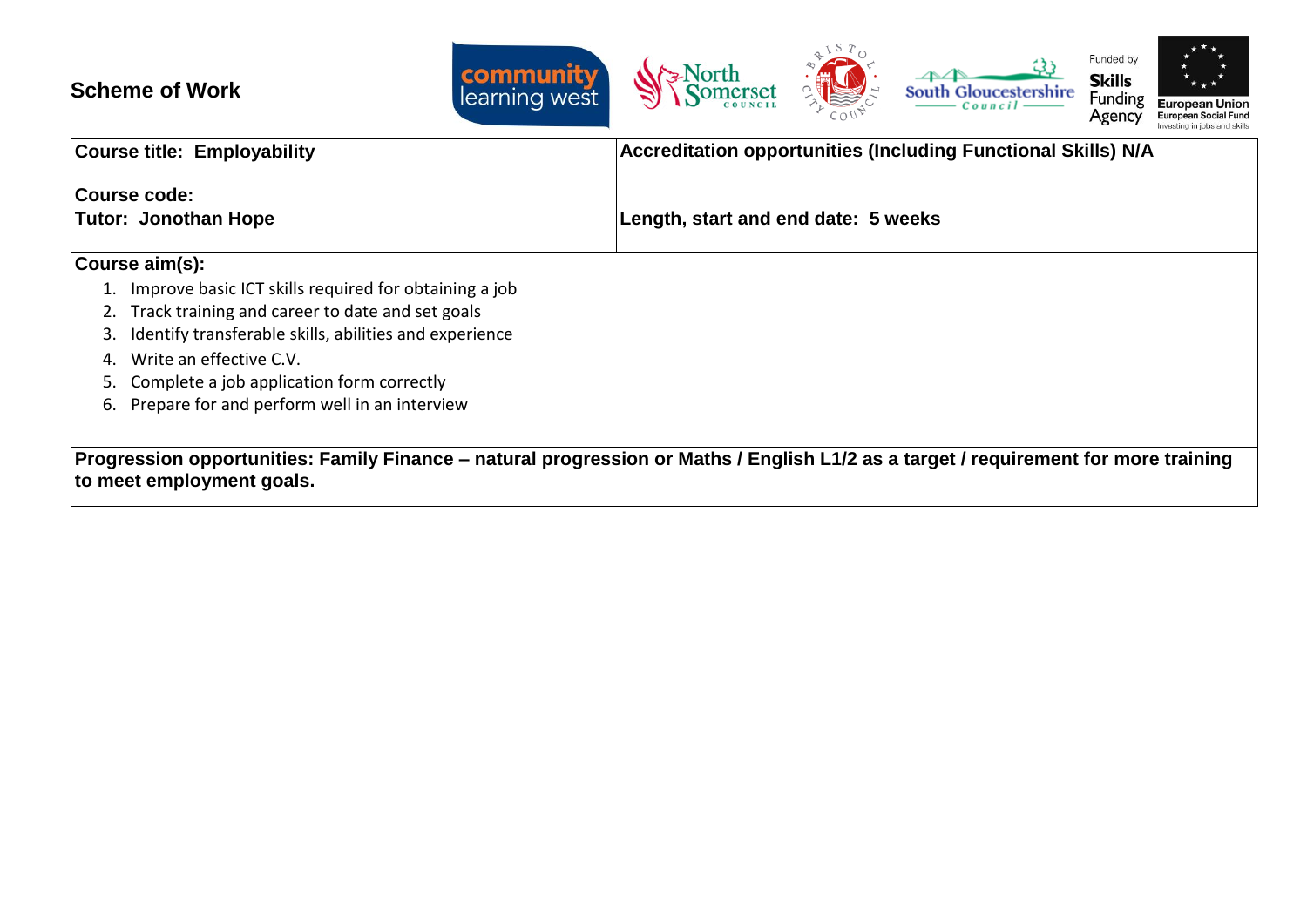| <b>No</b>      | <b>Differentiated learning outcomes</b>                     |                                                               |                                                                             |                                                                                                     |                                                             |                                                                                                            | What have you planned for Initial                                                               |                                                          |          |                                                                                                                                   |
|----------------|-------------------------------------------------------------|---------------------------------------------------------------|-----------------------------------------------------------------------------|-----------------------------------------------------------------------------------------------------|-------------------------------------------------------------|------------------------------------------------------------------------------------------------------------|-------------------------------------------------------------------------------------------------|----------------------------------------------------------|----------|-----------------------------------------------------------------------------------------------------------------------------------|
|                | <b>Basic</b>                                                | $\geq$                                                        | $\geq$                                                                      |                                                                                                     | $\geq$                                                      | $\geq$                                                                                                     | $\geq$                                                                                          | $\geq$                                                   | Advanced | <b>Assessment and does it include</b>                                                                                             |
|                | <b>Outcome A</b>                                            |                                                               |                                                                             |                                                                                                     | <b>Outcome B</b>                                            |                                                                                                            | <b>Outcome C</b>                                                                                |                                                          |          | functional skills?                                                                                                                |
|                | Open documents and write text<br>into a Word document.      |                                                               | Copy and paste text using at<br>least one method.                           |                                                                                                     |                                                             | Copy and paste using 2 methods<br>and format text using Word.                                              |                                                                                                 | <b>Career self -assessment</b>                           |          |                                                                                                                                   |
|                | Record training and career to<br>date set at least one goal |                                                               |                                                                             | Track training and career, set at<br>least one goal and ID 2 skills /<br>abilities                  |                                                             | Track T&C, set at least one goal<br>and ID transferable skill, abilities<br>and experience                 |                                                                                                 |                                                          |          |                                                                                                                                   |
| $\overline{2}$ | Identify at least one feature of<br>a C.V.                  |                                                               | Identify at least 2 features of a<br>C.V. and write a personal<br>statement |                                                                                                     | into C.V.                                                   | Identify most of the features of a<br>C.V., write a personal statement<br>and input education and training |                                                                                                 |                                                          |          |                                                                                                                                   |
| 3              | application                                                 | Complete training, education<br>and employment section of job |                                                                             |                                                                                                     | Plan application statement<br>using the JD and Person Spec. |                                                                                                            |                                                                                                 | Plan and write application<br>statement using JD and PS. |          | What were the results of your<br><b>Initial Assessment? How will you</b><br>apply this to meet the needs of<br>specific learners? |
| $\overline{4}$ |                                                             | Create an interview action plan                               |                                                                             | Create action plan and write at<br>least 3 questions and answers<br>likely to come up in interview. |                                                             | Create action plan, write 5<br>questions and answers and<br>questions for the employer.                    |                                                                                                 |                                                          |          |                                                                                                                                   |
| 5              | interview.                                                  | Recall at least one way to<br>create a good impression in an  |                                                                             | Give examples of times when<br>you have used a skill when<br>questioned.                            |                                                             | interview scenario.                                                                                        | Demonstrate a variety of good<br>presentation skills and give<br>examples when questioned in an |                                                          |          |                                                                                                                                   |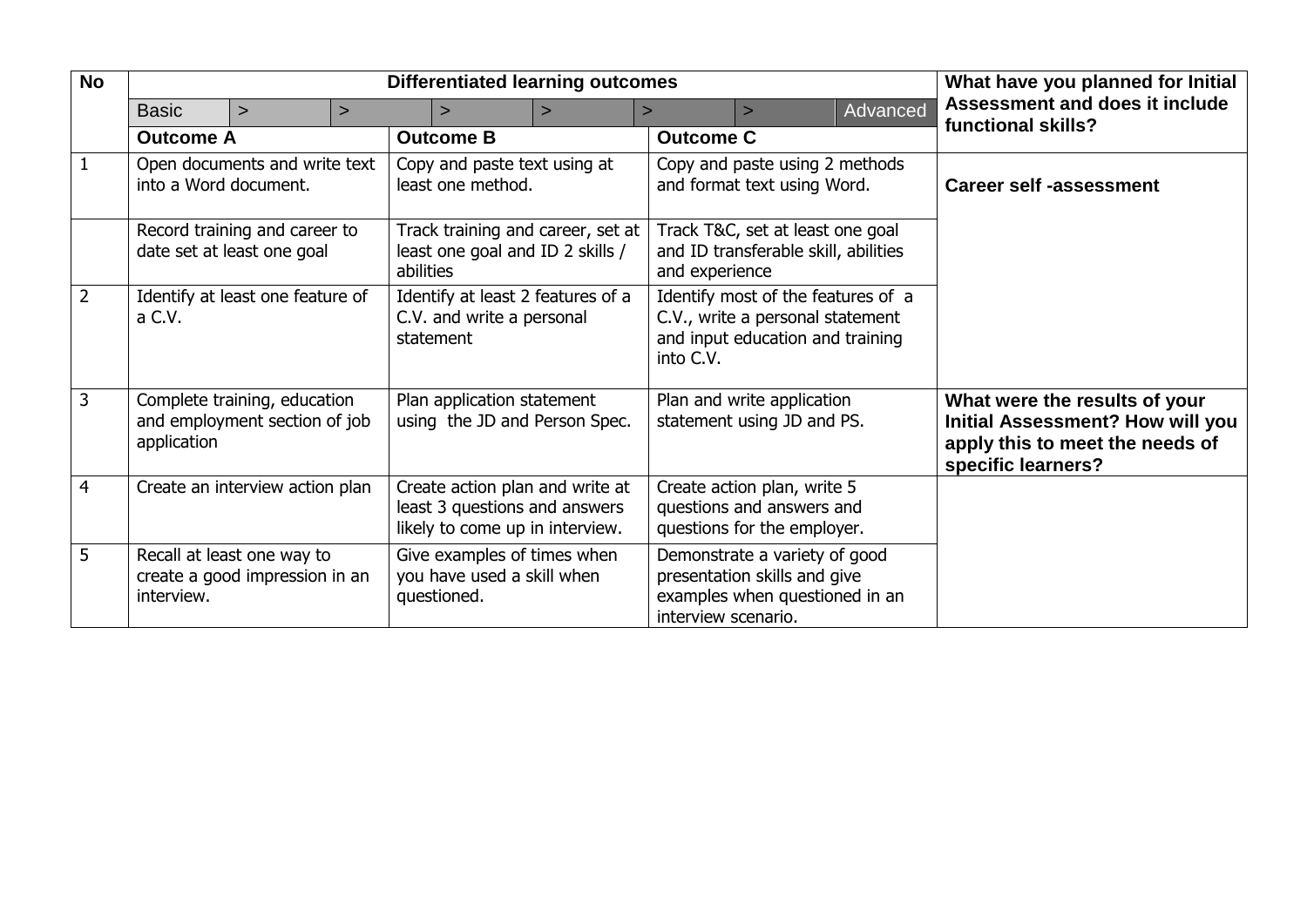| <b>Date</b> | Learning           | <b>Assessment / learning</b><br>checks                                                                                                                                                                                                         | Notes - including teaching methods / learner activities                                                                                                                                                                                                       | <b>Good practice checklist</b>                                                                                                                                                                                                                                                                     |
|-------------|--------------------|------------------------------------------------------------------------------------------------------------------------------------------------------------------------------------------------------------------------------------------------|---------------------------------------------------------------------------------------------------------------------------------------------------------------------------------------------------------------------------------------------------------------|----------------------------------------------------------------------------------------------------------------------------------------------------------------------------------------------------------------------------------------------------------------------------------------------------|
|             | outcomes<br>number |                                                                                                                                                                                                                                                | and resources, opportunities for functional Skills<br>development                                                                                                                                                                                             | Have you planned:                                                                                                                                                                                                                                                                                  |
|             |                    | Group discussion<br><b>Tutor led</b><br>Learner feedback -<br>ideas written on FC.<br>Written, initial<br>assessment<br>Feedback, discussion                                                                                                   | Introduction and Welcome<br>Housekeeping<br><b>Group Agreement</b><br>Paperwork<br><b>Navigating Windows</b><br><b>MS Word</b><br>Email – setting up or getting to grips with                                                                                 | $\Box$ Assessment/checking<br>with learners of<br><b>Functional Skills</b><br>English, Maths, IT as<br>appropriate<br>$\Box$ Differentiation                                                                                                                                                       |
|             |                    | and tutor observation<br>Learners evaluate<br>session                                                                                                                                                                                          | Copying, moving and saving files<br>Internet usage                                                                                                                                                                                                            | $\Box$ Embedded FS learning<br>opportunities?<br>$\Box$ Methods/format for                                                                                                                                                                                                                         |
|             | $\overline{2}$     | Group discussion<br>Written, initial<br>assessment<br>Discussion & group<br>work<br>Tutor to circulate and<br>support, written work<br>Written work &<br>discussion<br>Learner feedback<br>Summary of learning<br>Learners evaluate<br>session | Introduction and Welcome<br>Paperwork<br><b>Career aspirations</b><br>Identifying personal attributes<br>Identifying skills and abilities<br>Education, training and experience<br>Job search<br><b>Training requirements</b><br>Homework<br>Learning diaries | regular recording<br>progress and<br>achievement with<br>learners?<br>$\Box$ Timely reviews and<br>recording of learning<br>and progress<br>$\Box$ Embedded equality and<br>diversity?<br>Enhancement of<br>$\Box$<br>learning by using digital<br>technologies?<br>$\Box$ Attention to health and |
|             | 3                  | Tutor led teaching<br>Group discussion<br>Discussion,<br>CV created online<br>Verbal feedback<br>Written work<br>Summary of learning.<br>Learners evaluate<br>session.                                                                         | Recap<br>Homework share<br>Features of a CV<br><b>CV Builder website</b><br><b>Personal Statement</b><br>CV features advanced<br><b>Homework</b><br>Learning diaries                                                                                          | safety?<br>$\Box$ Ensuring learners feel<br>safe and able to raise<br>issues and concerns?<br>$\Box$ Timely and sufficient<br>opportunities to raise<br>aspiration and reflect on<br>progression<br>opportunities?                                                                                 |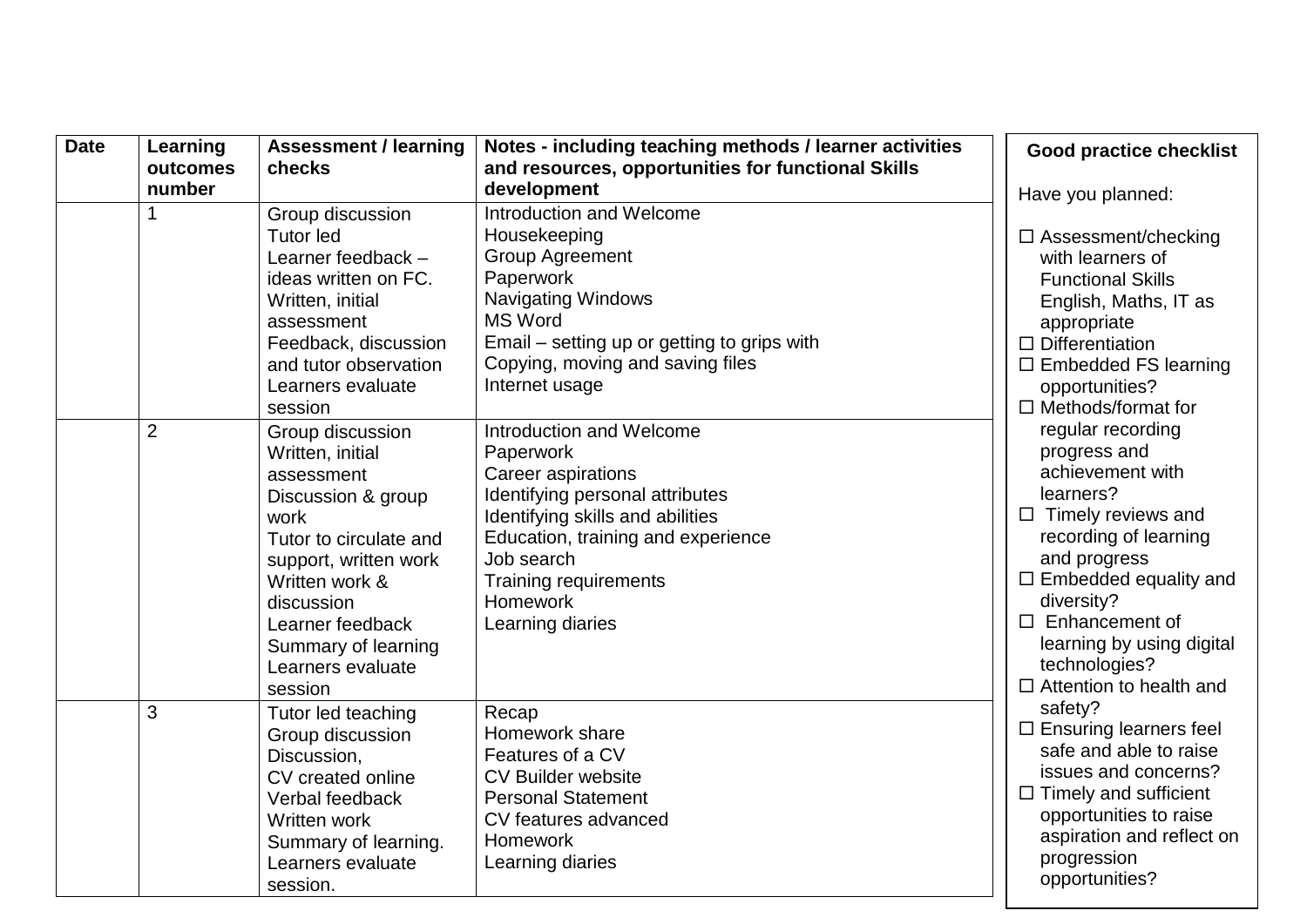| 4 | <b>Tutor led</b><br>Group discussion<br>Verbal feedback and<br>circulate and support<br>Feedback / written work<br>Written work                                                                                                                                                                  | Recap<br>Homework share – personal statements<br>Gathering info to complete an application form<br>Completing the fixed information<br><b>Referees</b><br>Using the JD & Person Spec<br><b>Planning statement</b><br><b>Homework</b><br>Learning diaries |
|---|--------------------------------------------------------------------------------------------------------------------------------------------------------------------------------------------------------------------------------------------------------------------------------------------------|----------------------------------------------------------------------------------------------------------------------------------------------------------------------------------------------------------------------------------------------------------|
| 5 | Tutor led discussion<br>Verbal feedback<br>Tutor observation and<br>Group discussion<br>Small group then whole<br>Summary of learning.<br>Learners evaluate<br>session.<br>LDs completed.                                                                                                        | Recap<br>Identifying things to prepare for<br>Preparing for an interview<br>Telephone questions<br>Practice questions<br>Creating a good impression<br>Questions for the employer<br><b>Homework</b><br>Learning diaries                                 |
| 6 | Tutor led discussion &<br>feedback<br>Discussion & feedback<br>Written work completed<br>and fed back.<br>Observation and<br>support - circulate<br><b>Observations during</b><br>group work then tutor<br>assessment<br>Summary of learning.<br>Learners evaluate<br>session.<br>LDs completed. | Recap<br>Body language<br>Answering questions<br>Practice interview questions<br><b>Presentation skills</b><br>Learning diaries and evaluations                                                                                                          |